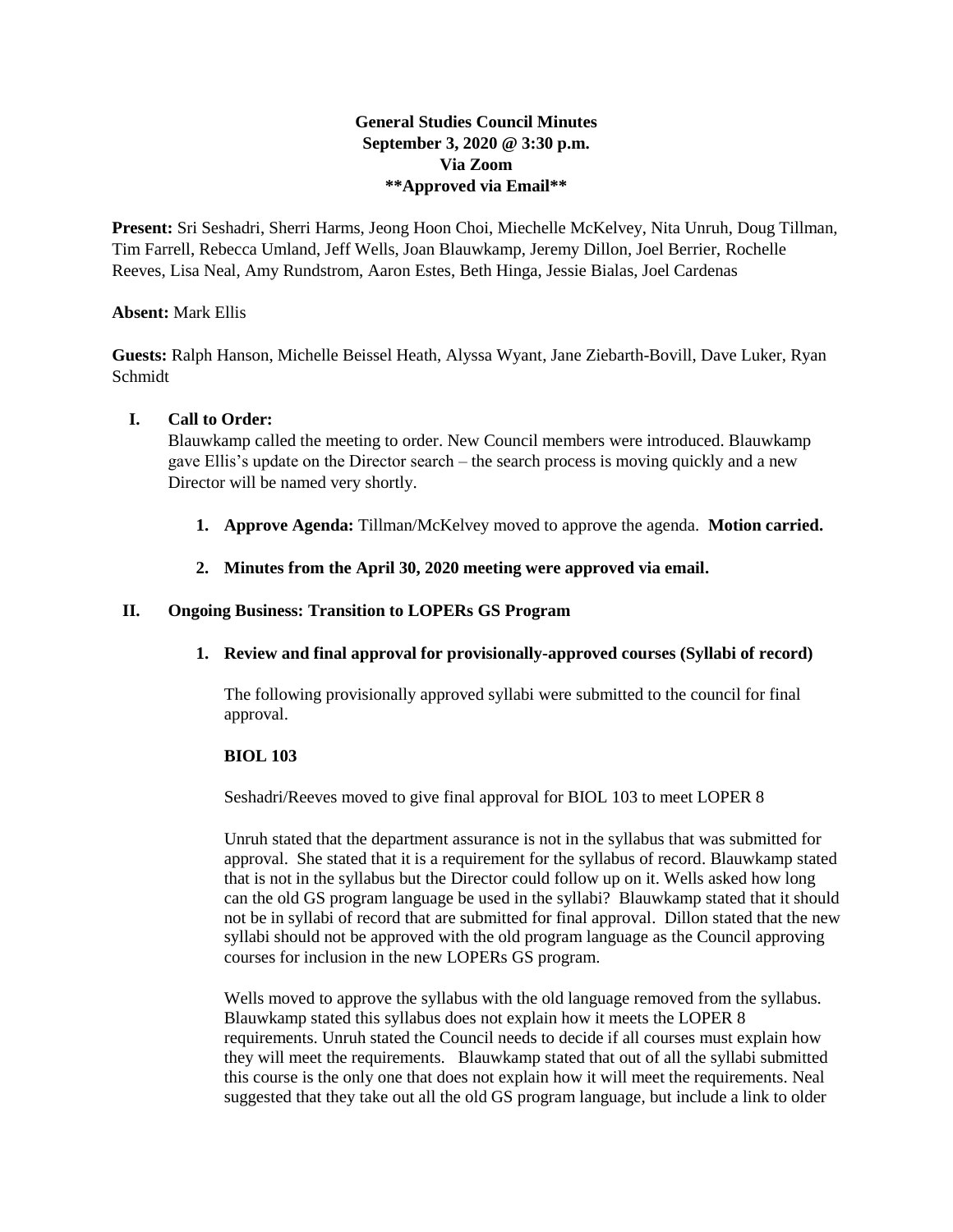catalogs to allow students who are completing the old GS program to find their learning outcomes. Blauwkamp asked Seshadri if he would rescind his motion to give final approval to BIOL 103.

Seshadri agreed to rescind his motion.

Unruh/Tillman moved to have the syllabus revised and resubmitted before final approval is granted. The syllabus must remove the old purpose statement and program and category learning outcomes, add an explanation of how the course meets the learning outcomes for LOPER 8, and include the department assurance statements. **Yes-12 /No-0 Motion Carried**

#### **BIOL 215**

Blauwkamp stated that the department assurance statements were not provided, but the syllabus includes the program objective, learning outcomes, and explanation of how the outcomes will be met for LOPER 8.

Wells/Farrell moved to grant final approval to BIOL 215 to meet LOPER 8, pending receipt of the department assurance statement. **Yes-10/No-1/Abstain-1 Motion Carried**

## **ENG 101**

Blauwkamp stated that the department assurance came via email, and the syllabus has the program objective, learning outcomes for LOPER 2, and explanation of how the course meets those outcomes. Neal asked if it has the purpose statement. Blauwkamp stated that there is not a revised purpose statement written yet.

Wells/Seshadri moved to grant final approval for ENG 101 to meet LOPER 2. **Yes-12/No-0 Motion Carried**

#### **ENG 102**

Blauwkamp stated that the department assurance came via email and the syllabus has the program objective, learning outcomes for LOPER 2, and explanation of how the course meets those outcomes. Unruh asked if it is required to take only one English course in new LOPERs GS program? Blauwkamp stated that was correct

Seshadri/Tillman moved to grant final approval for ENG 102 to meet LOPER 2. **Yes-12/No-0 Motion Carried**

#### **PSCI 110**

Blauwkamp stated that the syllabus has the department assurance, and it includes the program objective, learning outcomes for LOPER 7, and explanation of how the course meets those outcomes. Umland asked if the Council will be asking for one syllabus or two for those courses that want to apply to count for more than one LOPER? Blauwkamp stated the Council would only ask for one syllabus that demonstrates how the course meets both sets of learning outcomes.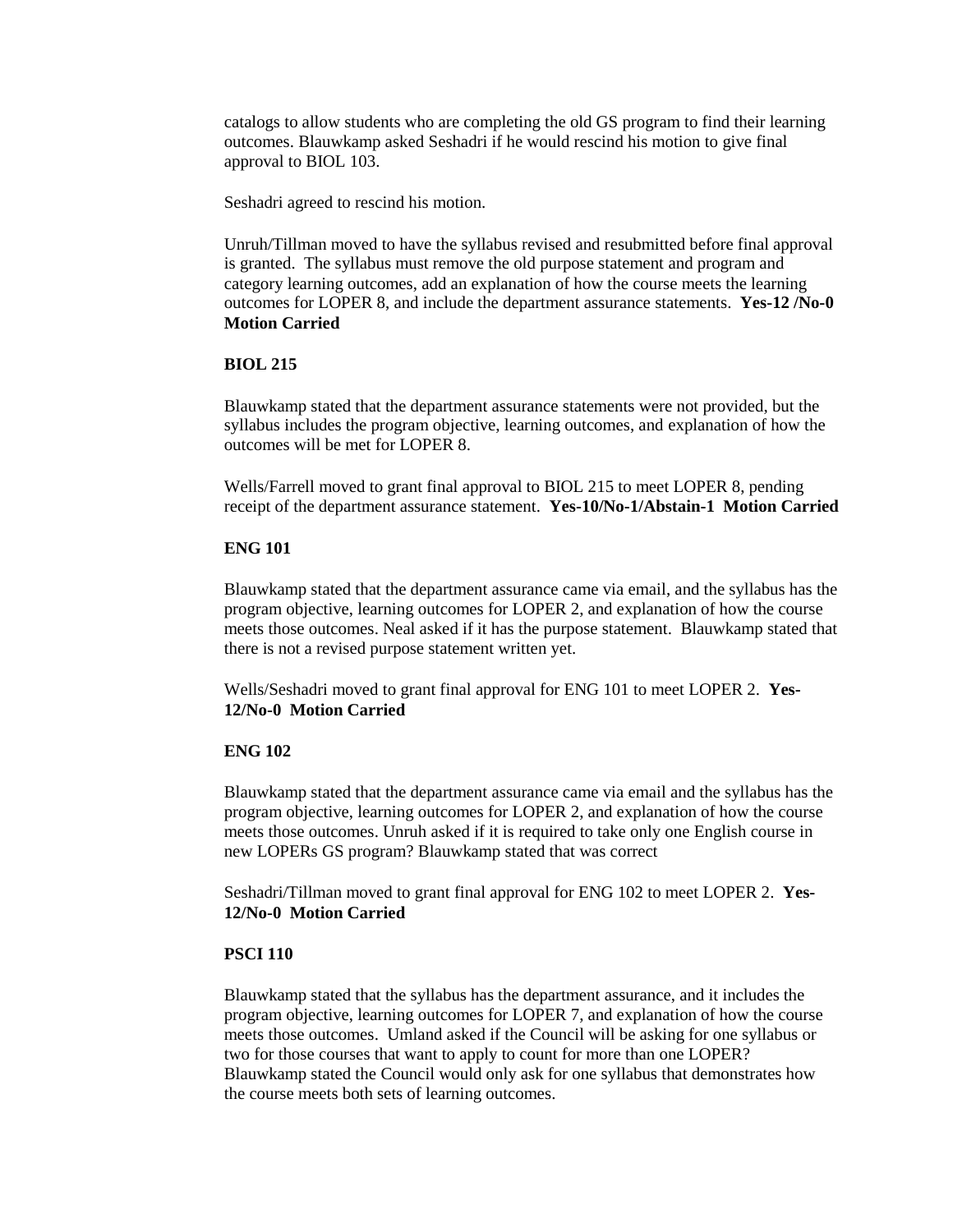Seshadri/Reeves moved to grant final approval to PSCI 110 to meet LOPER 7. **Yes-12/No-0 Motion Carried**

Blauwkamp stated that syllabi for provisionally approved courses should slowly trickle in throughout the year. If the provisionally approved courses have not been granted final approval by the end of the year, the provisional approval will expire.

#### **2. Revision of GS documents: course submission instructions and syllabus guidelines**

Blauwkamp stated that the Council needs to get the course submission instructions out to campus as soon as possible, so departments know what is needed to apply for new courses to be approved in the LOPERs Program. The drafted instructions are similar to the instructions that were in place for the old program. The new sections are: Part 2 Section B (page 3), with the department assurance statements; Part 2 Section C (pages 3 & 4), the suitability for the GS program, which lists the categories for the new LOPERs Program; and two of the Evaluation Criteria (page 5) that address disciplinary expertise and appropriate courses for non-majors or new learners.

There was discussion about changing the language in the Evaluation Criteria section regarding the bullet point (3) "*Is the course being proposed from a qualified academic discipline for that LOPER category?"*. Blauwkamp asked if there is motion to revise the Evaluation Criteria?

Seshadri/Umland moved to change the language to *"Is the course being proposed from a qualified an appropriate academic discipline for that LOPER category?"*

Farrell stated that Dr. Bicak should be consulted if the language is changed, as he approved the program with the "in a discipline" requirement. Wells agreed. Umland stated that the outcomes under LOPER 5, for example, might apply to courses outside of the arts disciplines. She stated faculty can apply if their course meet the relevant outcomes and that it is possible that someone in English could be qualified to teach courses for LOPER 5 (example: teaching a film studies or Shakespeare on the stage course.) Umland also stated that she agrees with changing "qualified to "appropriate." Dillon stated that he feels it is opening the floodgates for faculty to claim they can teach courses in any category.

The motion to change the evaluation criterion from "a qualified" to "an appropriate" academic discipline: **Yes-7/No-5 Motion Carried**

Blauwkamp asked if there is anything else that needs to be changed in the Course Submission Instructions. Umland asked what was going to happen with the First Year Seminar. Blauwkamp stated that if it is a new course it will need to go through the Academic Affairs approval process and that "First Year Seminar" must be in the title. Unruh stated that she thinks that the course number should be the same across every department on campus. Neal will look for suitable numbers that can be used for the purpose (not -188). Umland asked if the course could be submitted to GS Council at the same time it is submitted to Academic Affairs. Blauwkamp stated that there would need to be documentation that the course was going through the Academic Affairs process, but the two processes could be simultaneous. The Council will not vote final approve for a new course to be included in General Studies until the FS Academic Affairs Committee has approved its creation. Wells asked if the Council should have guidelines in place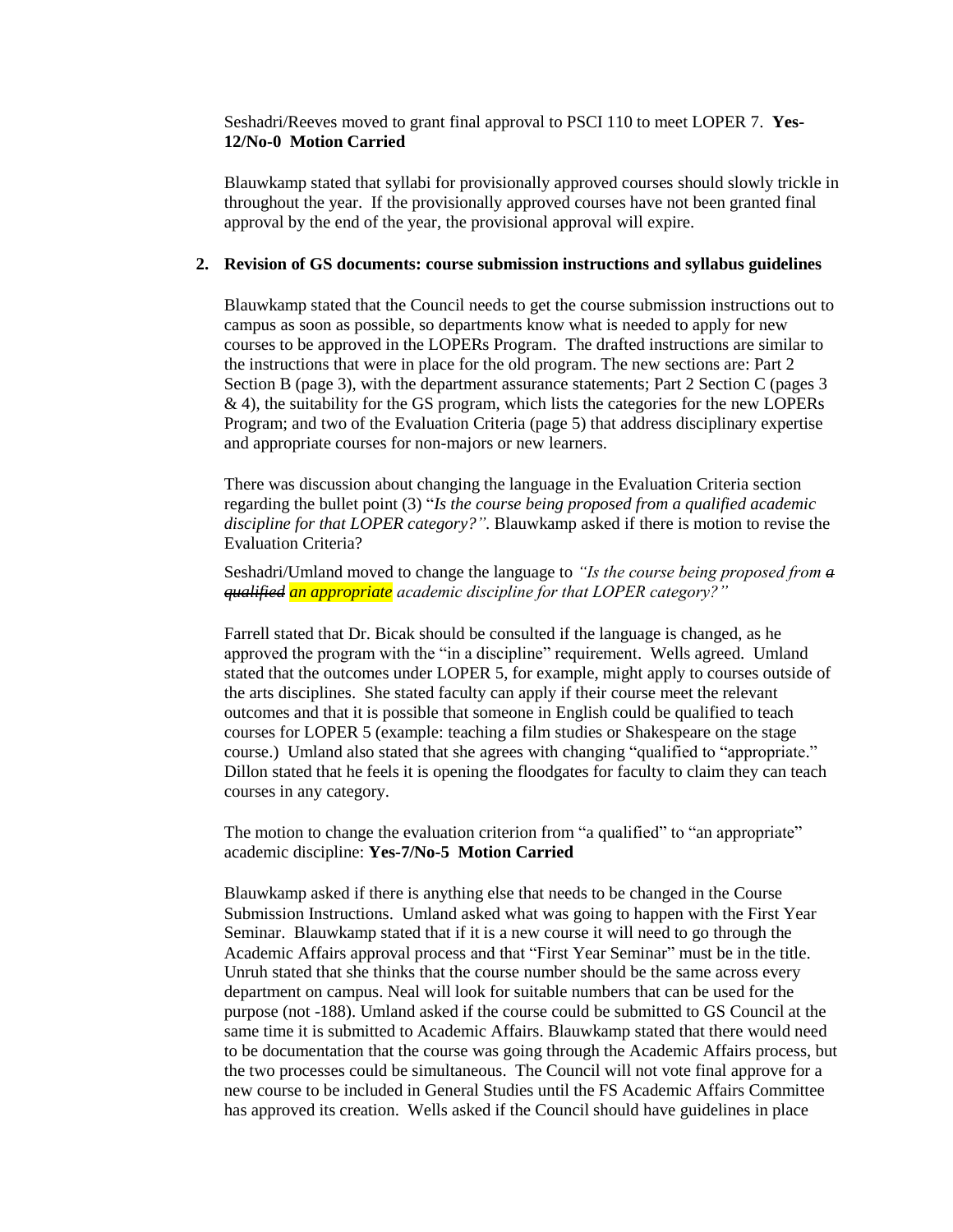with deadlines for course submissions to avoid a rush in the spring. Unruh agreed that it would streamline the process. Blauwkamp asked if the Council could finalize the Course Submission Instructions then decide on a schedule. Wells agreed.

Seshadri/Farrell moved to approve the Course Submission Instructions with the approved change. **Yes:9/No: 3 Motion Carried**

Blauwkamp asked if the Guidelines for GS Course Syllabi could be approved. They duplicate Part 3 of the course submission instructions that were just approved.

Berrier/Seshadri moved to approve the Guidelines for GS Course Syllabi. **Yes:12/No:0 Motion Carried**

Wells suggested the following:

"These proposed deadlines are when the departments would be required to submit the syllabi to the GSC. This would allow us to go through the usual approval process and timeline and have the courses approved by the end of April 2021. It would also give us time to help refine expectations for LOPER 1.

October: LOPER 2, LOPER 3, and LOPER 4

November: LOPER 5 and LOPER 6

December: LOPER 7 and LOPER 8

January: LOPER 9, LOPER 10, and LOPER 11\*

February: LOPER 1

March: Last-chance submissions (or resubmittals)

\* This is for courses applying for only LOPER 9, 10, or 11 designation. Proposals for courses to satisfy both a foundational academic skills or a broad knowledge area and a dispositional area should be submitted according to the schedule."

Umland stated that this should be a suggestion so departments can still submit after the dates in the schedule. Unruh stated that courses should also be allowed to be submitted early but that she does like the timeline. Seshadri stated that he does not like the word "deadline" and that is should be sent out as a "suggested timeline."

Wells/Seshadri moved to approve the suggested timeline for course submissions. **Yes: 11/No: 1 Motion Carried**

Items 3 and 4 and the rest of the agenda were not addressed due to time constraints.

**3. Updating the GS Governance document (due to CAS merger and other changes)**